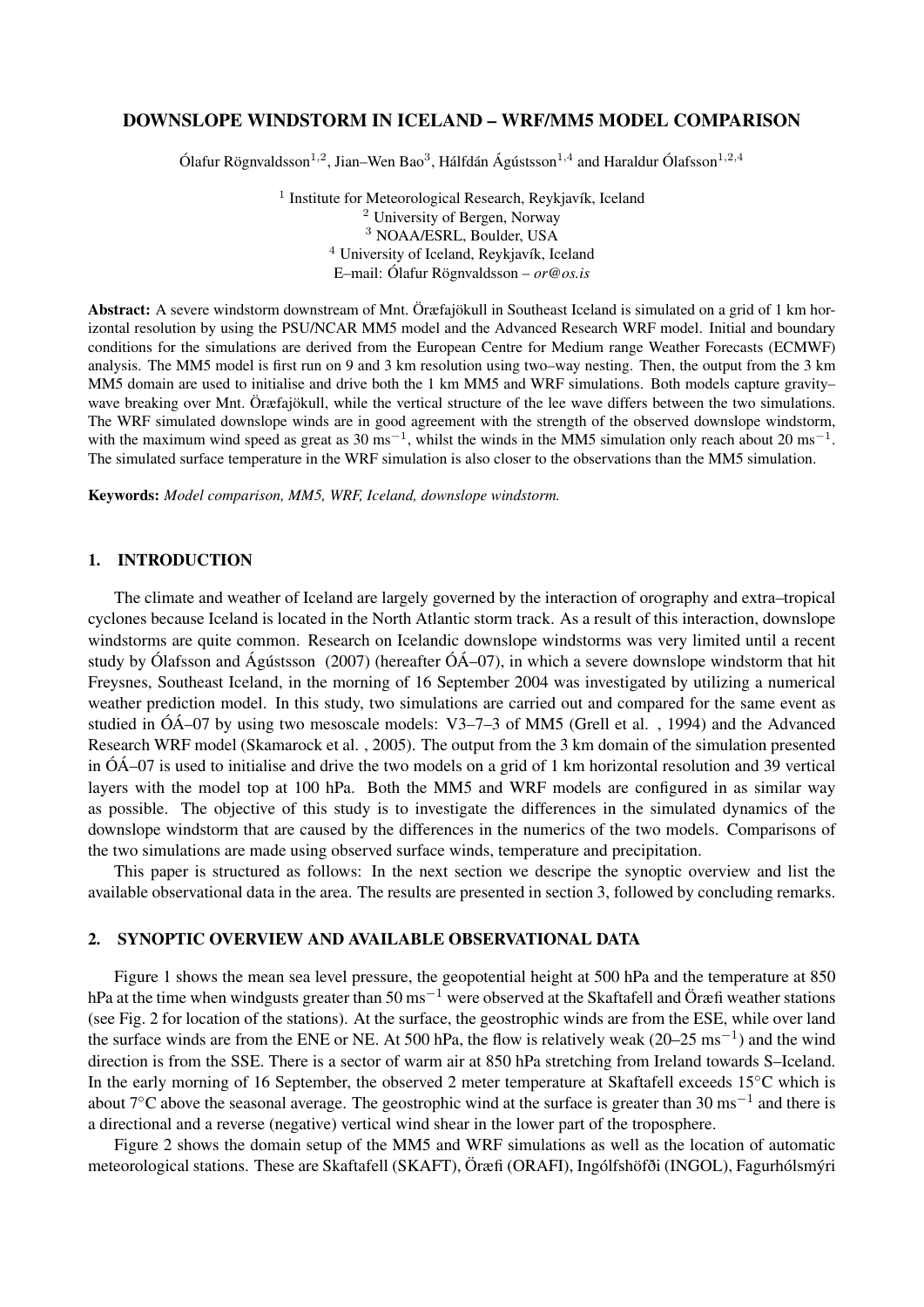

Figure 1: Mean sea level pressure [hPa] (left), geopotential height at 500 hPa [m] (middle) and temperature at 850 hPa [<sup>o</sup>C] (right) on 16 September 2004 at 06 UTC. Based on the operational analysis provided by the ECMWF.



Figure 2: Domain setup and location of observational sites. The box on the right hand side shows the region of interest around Mnt. Öræfajökull.

(FAGHO) and Kvísker (KVISK). Surface wind speed and direction, gusts and temperature are all measured at these stations. At stations SKAFT, FAGHO and KVISK, accumulated precipitation is measured once to twice daily. The straight line crossing Mnt. Öræfajökull shows the location of the cross sections shown in Fig. 5.

### 3. RESULTS

Both MM5 and WRF simulations capture strong winds over the Vatnajökull ice cap (Fig. 3) as well as over the lowlands. In both simulations the flow is decelerated upstream of Mnt. Öræfajökull. The simulated near surface wind speed has a maximum immediately downstream of the highest mountain (Mnt. Öræfajökull). This maximum does not extend far downstream. There is also a secondary maximum of wind speed emanating from the edge of the same mountain. This secondary maximum extends far downstream. Accumulated precipitation measured at Skaftafell (SKAFT), Fagurhólsmýri (FAGHO) and Kvísker (KVISK) is compared with simulated precipitation in Table 1. Both models correctly simulate the dry area downstream of Mnt. Öræfajökull but tend to overestimate the precipitation on the windward side. This overestimation can, to some extent, be explained by undercatchment of the rain gauges due to strong winds. The precipitation gradient in the WRF simulation (i.e. more precipitation at KVISK than at FAGHO) is in better agreement

| <b>Precip</b> | <b>Observed</b> | $Sim-MM5$ | Sim-WRF |
|---------------|-----------------|-----------|---------|
| <b>SKAFT</b>  | 00              | 0.0       | 0.8     |
| <b>FAGHO</b>  | 42.4            | 49.8      | 74.8    |
| <b>KVISK</b>  | 59              | 55.5      | 97.6    |

Table 1: Observed and simulated accumulated (between 15 September, 18 UTC and 16 September, 09 UTC) precipitation [mm] at stations Skaftafell (SKAFT), Fagurhólsmýri (FAGHO) and Kvísker (KVISK).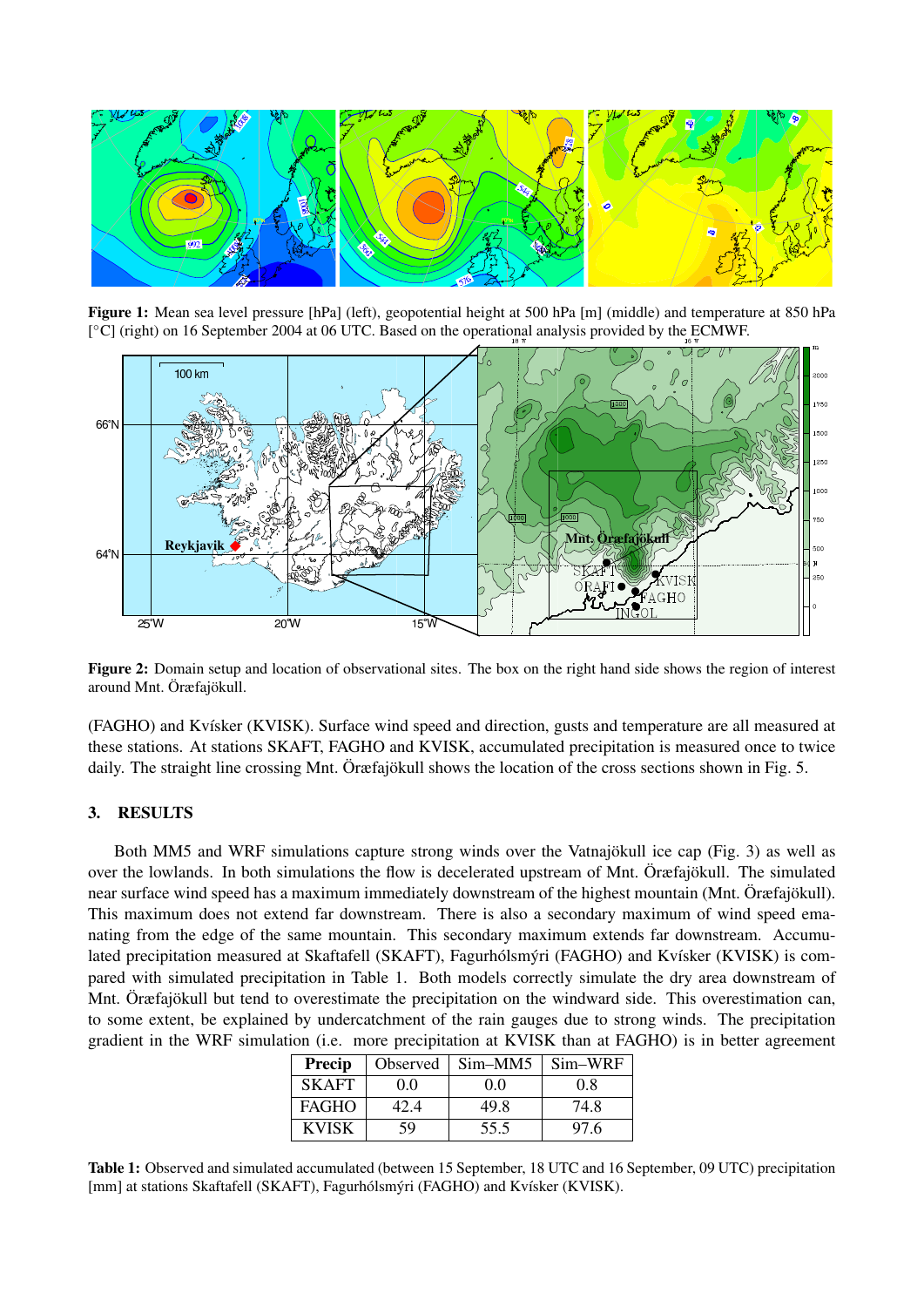with observed gradient than is the MM5 simulation, although the precipitation amount in the MM5 simulation is closer to observed values.

With regard to wind speed, there exists a noticeable quantitative difference between the two models. Figure 4 shows observed and simulated surface wind speed and temperature at Skaftafell (SKAFT). The WRF



Figure 3: Simulated near surface wind speed  $[m/s]$  by MM5 (left) and WRF (right) at 16 September 2004, 06 UTC.

model captures the full strength of the windstorm  $(30 \text{ ms}^{-1})$  whilst simulated wind speed in MM5 only reached about 20 ms<sup>-1</sup>. Further, the 2 meter temperature is captured considerably better by the WRF model than by MM5. On average, the MM5 simulated 2 meter temperature is 2–3◦C colder than measured while the 2 meter temperature in WRF is very close to the observed surface temperature. However, at other stations (ORAFI, KVISK, FAGHO and INGOL) away from the wind maximum, the difference between simulated temperature and wind direction between the two models are small (not shown). At station Öræfi (ORAFI) the WRF model overestimates the mean wind by approximately 5 ms<sup>-1</sup> while MM5 captures the wind field correctly.



Figure 4: Observed (solid black) and simulated (red dash – WRF, blue dash – MM5) 10 meter wind speed [m/s](left) and 2 meter temperature [◦C] (right) at station Skaftafell (WMO# 4172 – SKAFT) in the lee of Mnt. Öræfajökull.

At Kvísker (KVISK) both models perform similarly, the MM5 underestimates the winds slightly while WRF slightly overestimates them. At station Fagurhólsmýri (FAGHO) the MM5 consistently underestimates the corner wind and failes to capture the maximum wind strength by 8 ms<sup>-1</sup>. WRF fares considerably better, but still underestimates the observed maximum winds (30 ms<sup>-1</sup>) by 4 ms<sup>-1</sup>. With the current model configuration, station Ingólfshöfði (INGOL) is off–shore in both models. Hence, observed and simulated fields can not be compared in a logical manner.